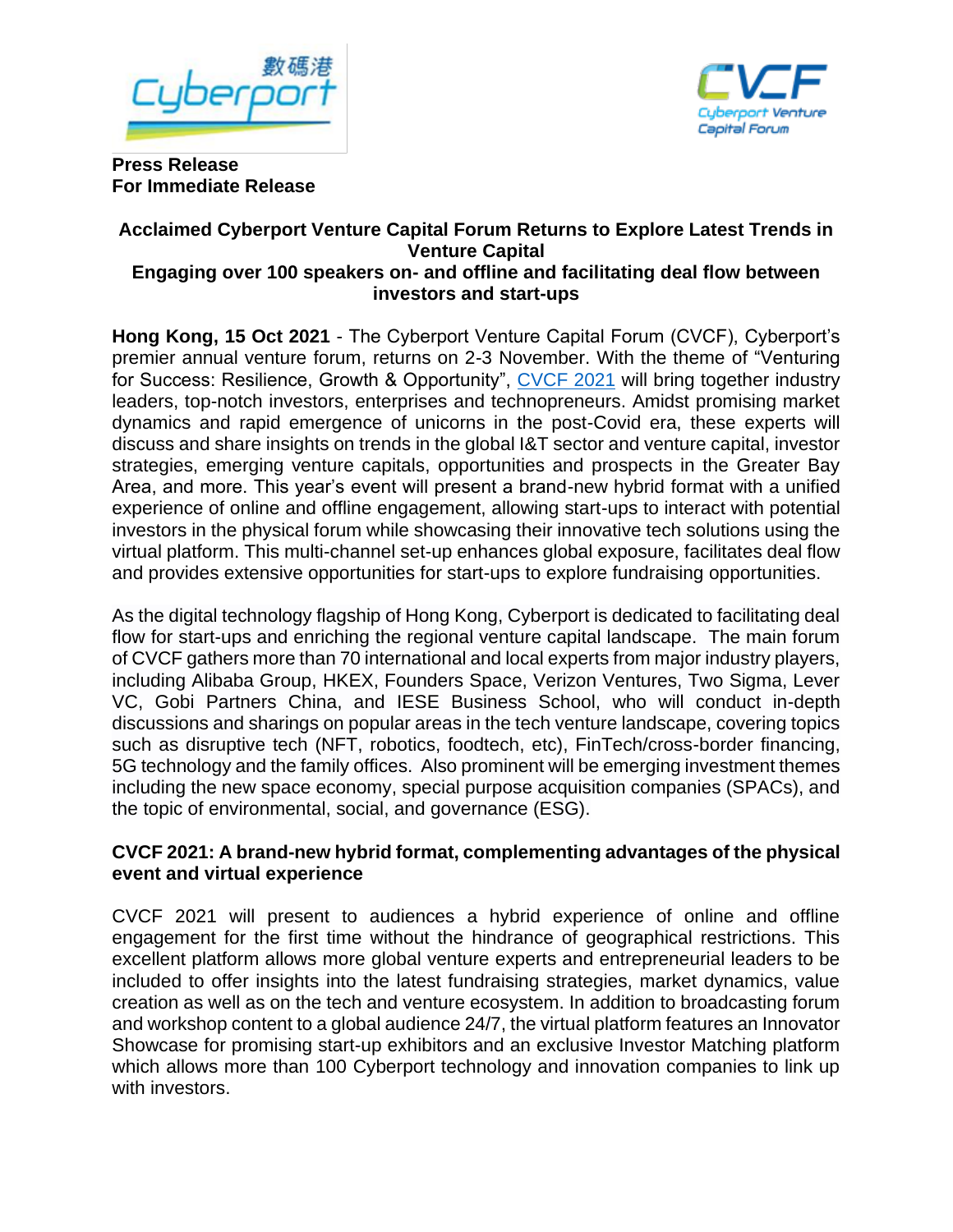



For the first time the forum will also invite the **Asia Technology Entrepreneurship Conference (ATEC)**, which is composed of Ivy League university alumni clubs, for discussion sessions. This will attract international investors to learn more about Hong Kong start-ups.

**Peter Yan, CEO of Cyberport**, says, "The COVID-19 pandemic has lasted more than a year, yet the strong resilience of the I&T sector has led to major fundraising deals, driving the venture capital market to record levels. Three unicorns were born in Hong Kong within the span of two months this year, including Animoca Brands from Cyberport, reflecting investors' confidence in Hong Kong's start-ups. At the same time, the National 14th Five-Year Plan has clearly raised the support for Hong Kong to develop into an international innovation and technology centre. Coupled with the vigorous development of the Greater Bay Area, we believe that Hong Kong's venture capital atmosphere will become increasingly encouraging. More high-quality start-ups will attract more funding to help Hong Kong develop into an innovation and technology hub. Cyberport will continue to forge ahead through CVCF and the Cyberport Investor Network (CIN), to actively promote the venture capital ecosystem, and facilitate the integration of industries into the promising overall development of our country."

## **Highly anticipated global event for insights into the trend of industrial venture capital**

Spotlight events of the CVCF 2021 will provide in-depth analysis of the development and opportunities of particular industries, the highlight being the first "**Cyberport FinTech InnoCon 2021**" hosted by Cyberport. The conference will feature over 30 heavyweight speakers from professional bodies, renowned financial institutions, regulators, and the most promising start-ups, to exchange insights on trends and opportunities in all areas of financial service after the FinTech PoC Subsidy Scheme. Topics to be examined include opportunities in the Greater Bay Area, value creation through ESG, RegTech for Asian markets, untapped opportunities in InsurTech etc.

**The Edventures Global Business Acceleration Summit** (Edventures GBA Summit) last year was universally well-received. Cyberport is pleased to co-create this Summit together with Esperanza again this year. It will be held alongside internationally renowned venture capital event Silicon Dragon. "Under the theme of Think Big with EdTech, the Summit will discuss how technology could transition from enabling remote learning during the pandemic to driving innovations for 21st century learning," said John C Tsang, Founder of Esperanza.

Experts will also share recent developments in EdTech hotbeds. Bill Ning, founding partner of Blue Elephant Capital, will address the implications of the recent regulatory changes in the education market in Mainland China. James Tieng and Vinit Sukhija, specialist EdTech VCs from Lumos Capital and Learn Capital in the US, will share how private and philanthropic capital is increasingly deployed in the US and Europe to fund EdTech ventures. Summit audiences will also learn how Israel and Finland build a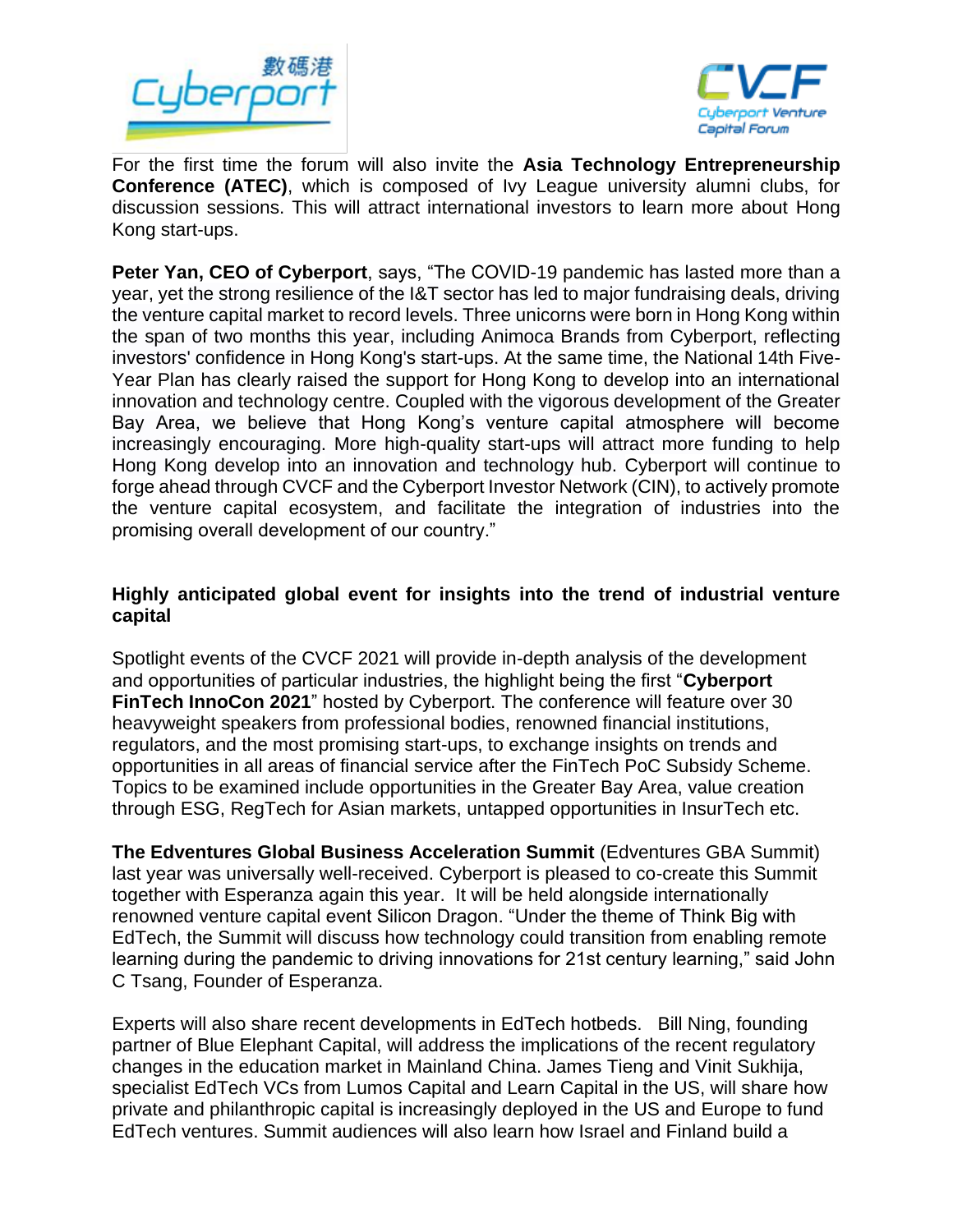



vibrant education innovation ecosystem, from Avi Warshavsky, CEO of MindCET, Olli Vallo, CEO of Education Alliance Finland and Mia-Stiina Heikkala, project leader of NewCo Helsinki. The Summit attendees will receive a Global EdTech Markets Report jointly published by **Esperanza, [Blue Elephant Capital](http://www.ibecapital.com/) and SuperCharger Ventures**.

Twelve finalists of the [Edventures GBA Fellowship 2021](https://www.edventuresgba.com/en/fellowship.html) from Israel, Sweden, the United Kingdom, the United States, Canada, India, and Hong Kong, will also share their EdTech solutions. They are looking for pilot opportunities and partners to support their expansion into Asia.

CVCF is a highly acclaimed flagship tech venture event for investors and entrepreneurs in the digital technology domain. It was held in an virtual interactive format for the first time in 2020, attracting more than 1,700 participants, with a total of more than 110,000 views. A total of 270 investors participated and more than 300 deal flows resulted. The event successfully connected start-ups with investors and provided extensive opportunities for unfolding venture investments.

In order to further enrich the forum's industry and market insights, a series of webinars will be held on CVCF's online platform, starting next week. Industry leaders will share their insights and fresh perspectives on smart investment and digital transformation and help enterprises pivot in the new normal. For detailed information on related seminars and a complete lineup of speakers of the Cyberport Venture Capital Forum 2021, please visit the website: http://cvcf.cyberport.hk/

###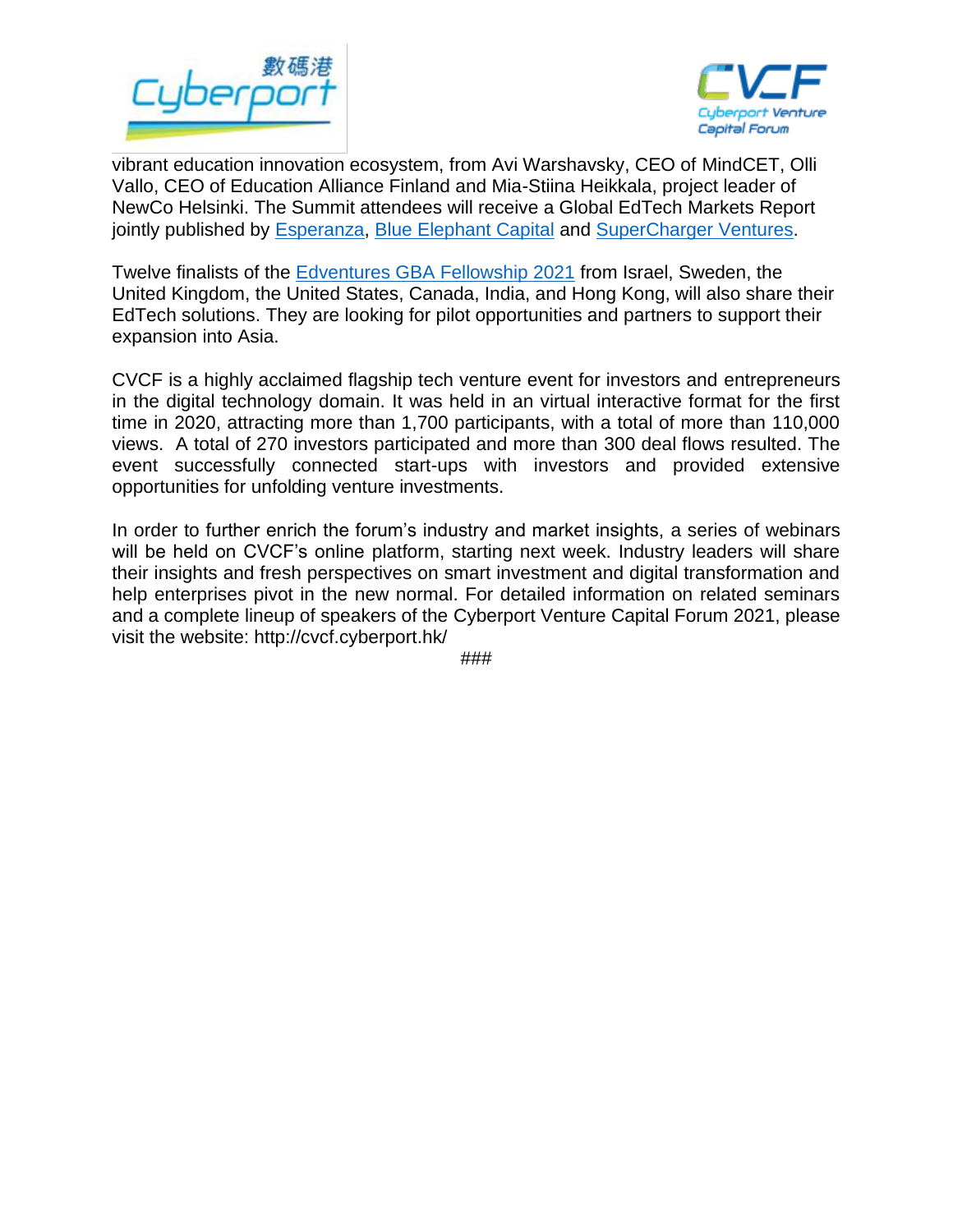



 For high resolution photos, please download [HERE](https://drive.google.com/drive/folders/1Mu8Aw0PC56QIMQt6gj8pym2i4ATfvhqy?usp=sharing) via this link



**Peter Yan, CEO of Cyberport**, says, "I look forward to more global start-ups and investors participating and gaining inspiration and business opportunities from CVCF 2021."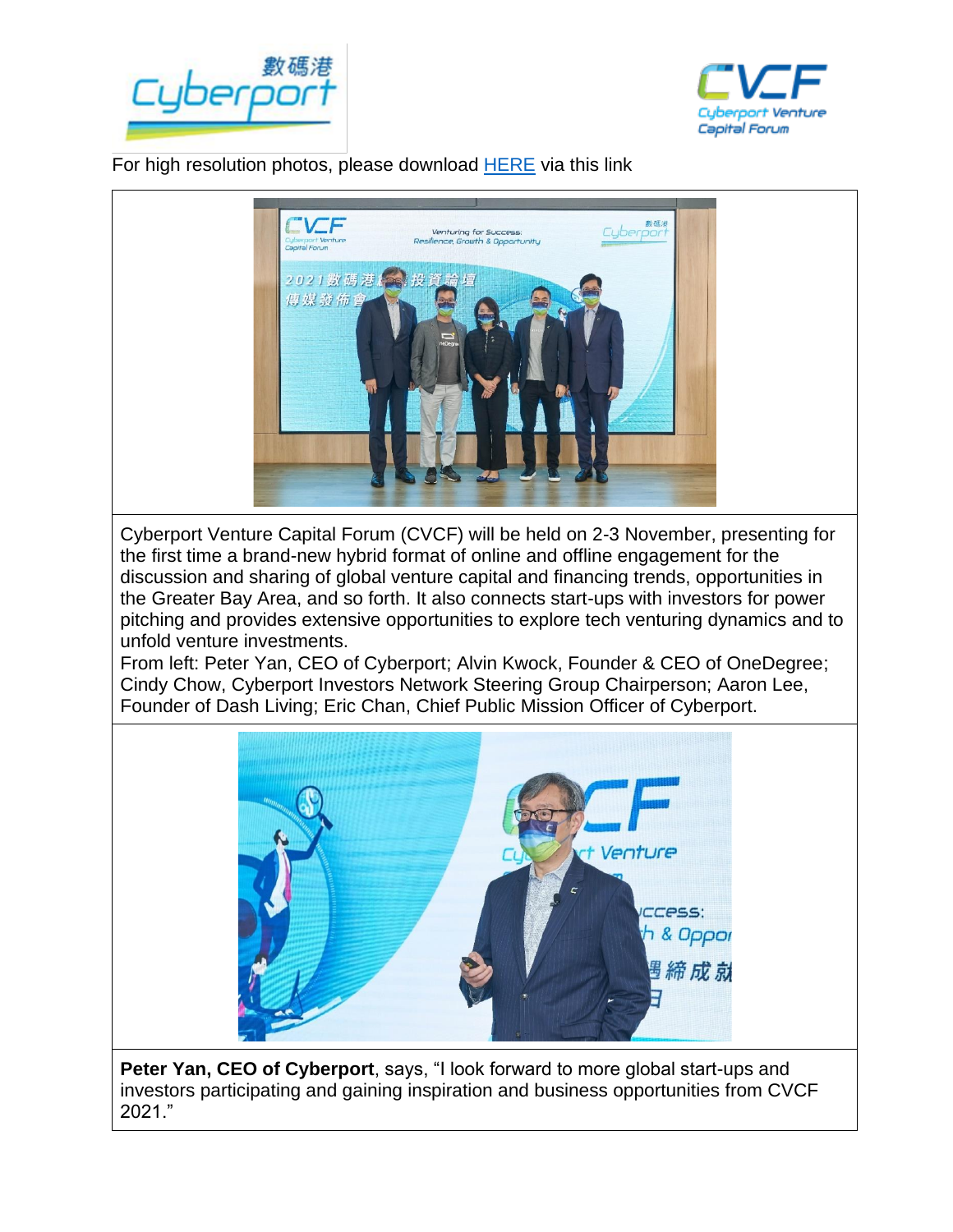



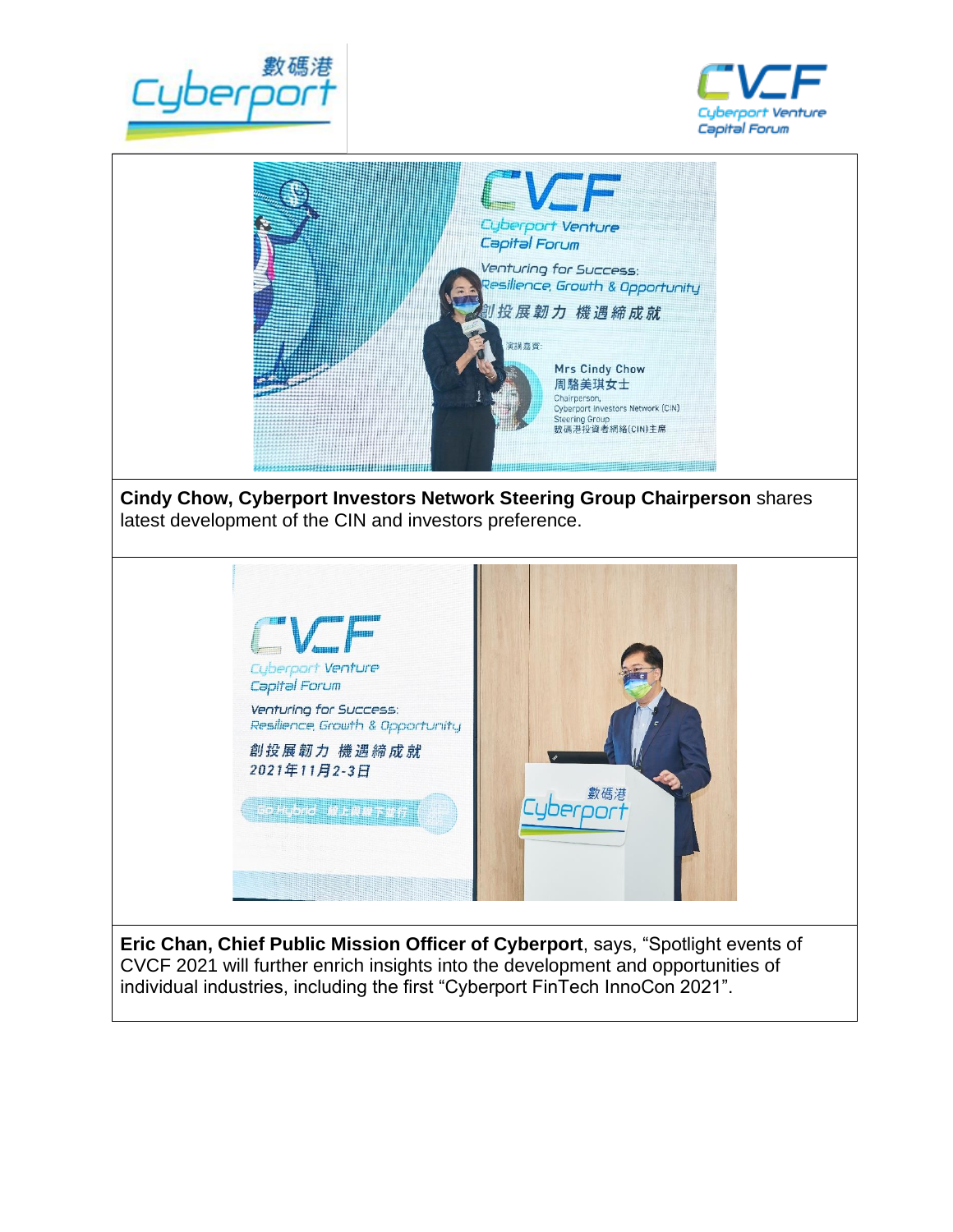



## **About Cyberport**

Cyberport is an innovative digital community with over 800 on-site start-ups and technology companies. It is management by Hong Kong Cyberport Management Company Limited, which is wholly owned by the Hong Kong SAR Government. With a vision to be the hub for digital technology thereby creating a new economic driver for Hong Kong, Cyberport is committed to nurturing a vibrant tech ecosystem by cultivating talent, promoting entrepreneurship among youth, supporting start-ups on their growth journey, fostering industry development by promoting strategic collaboration with local and international partners, and integrating new and traditional economies by accelerating digital transformation in the public and private sectors.

For more information, please visit [www.cyberport.hk](http://www.cyberport.hk/)

For media enquiries, please contact:

# **Creative Consulting Group Inc. Limited**

| Bonnie Au                     | Penn Leung                     |
|-------------------------------|--------------------------------|
| $T: (852)$ 3159 2919          | $E: (852)$ 3159 2986           |
| $M:(852)$ 9013 4243           | M: (852) 6077 7342             |
| $E:$ bonnie.au@creativegp.com | $E:$ penn.leung@creativegp.com |
|                               |                                |

# **Cyberport**

Sandra Chong

- E:(852) 3166 3867
- M:(852) 9587 3593
- E:sandrachong@cyberport.hk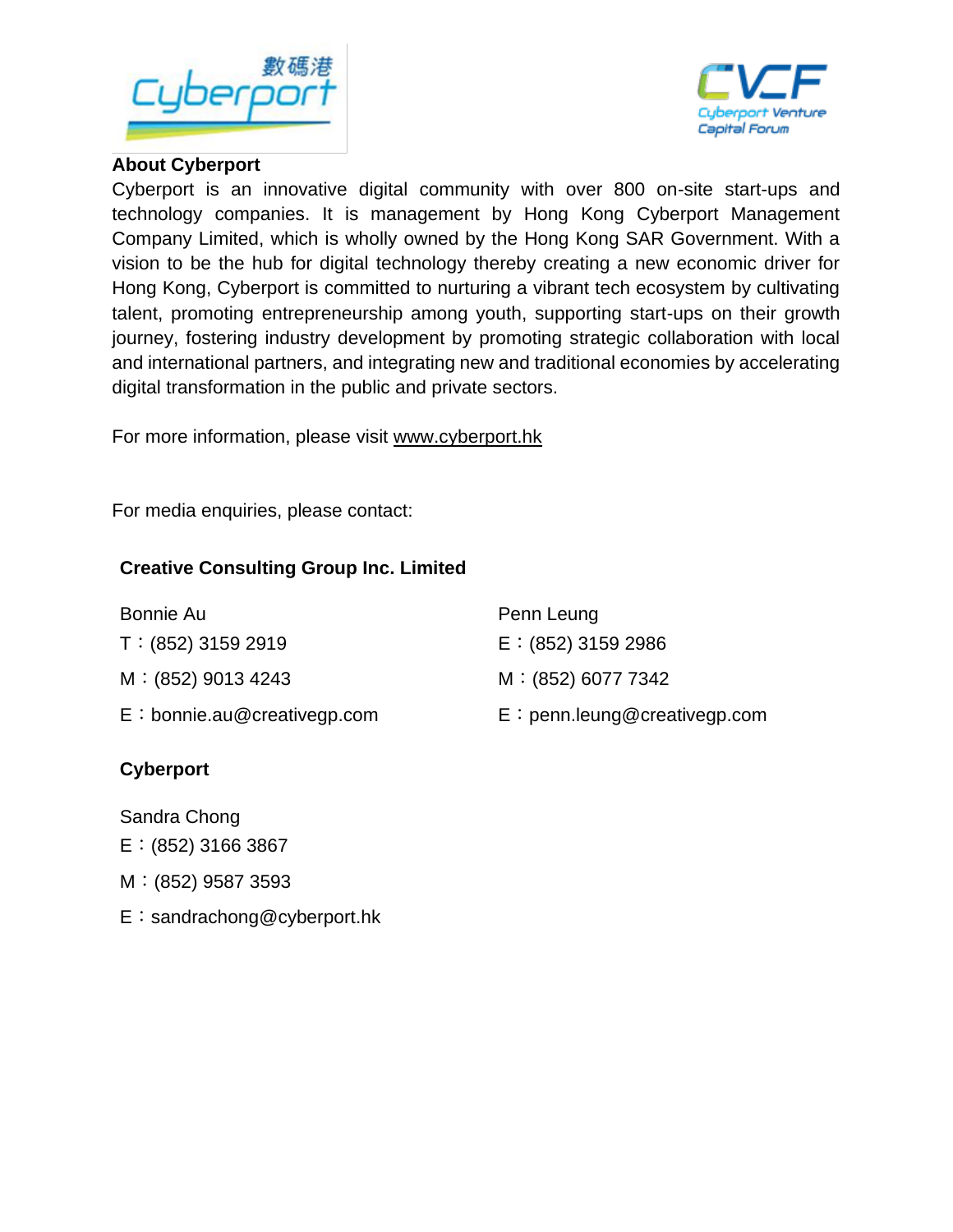



# **Appendix I**

# **Cyberport Venture Capital Forum 2021**

| <b>Date</b>             | 2-3 Nov 2021                                                                                                                                                                                                                                                                                                                                                                                                     |  |
|-------------------------|------------------------------------------------------------------------------------------------------------------------------------------------------------------------------------------------------------------------------------------------------------------------------------------------------------------------------------------------------------------------------------------------------------------|--|
| <b>Time</b>             | 9 a.m. to 6 p.m.                                                                                                                                                                                                                                                                                                                                                                                                 |  |
| Website                 | https://cvcf.cyberport.hk/                                                                                                                                                                                                                                                                                                                                                                                       |  |
| <b>Event Focus</b>      | Webinar series "Venture in Focus"<br>Keynotes and panel discussions<br><b>Innovator Showcase</b><br><b>Investor Matching</b><br><b>Founder Stage</b><br>Start-up Workshop<br>$\bullet$<br><b>Start-up Clinic</b><br>$\bullet$                                                                                                                                                                                    |  |
| <b>Spotlight Events</b> | Cyberport FinTech InnoCon 2021 (full day on 1<br>$\bullet$<br>November)<br>Cyberport Investors Network (CIN) Anniversary<br>$\bullet$<br>Celebration (2 November, a.m.)<br><b>Cyberport Entrepreneurship Programme Graduation</b><br>$\bullet$<br>Ceremony 2021 (2 November, p.m.)<br>Silicon Drogan 2021 (3 November, a.m.)<br>$\bullet$<br>Edventures GBA Summit 2021 (full day on 3<br>$\bullet$<br>November) |  |
| <b>Key Issues</b>       | Global tech venture trends<br>Unicorn leaders panel<br>The future of tech start-ups in the GBA<br>$\bullet$<br>Special purpose acquisition company (SPAC)<br>$\bullet$<br>Environmental, social, and governance (ESG)                                                                                                                                                                                            |  |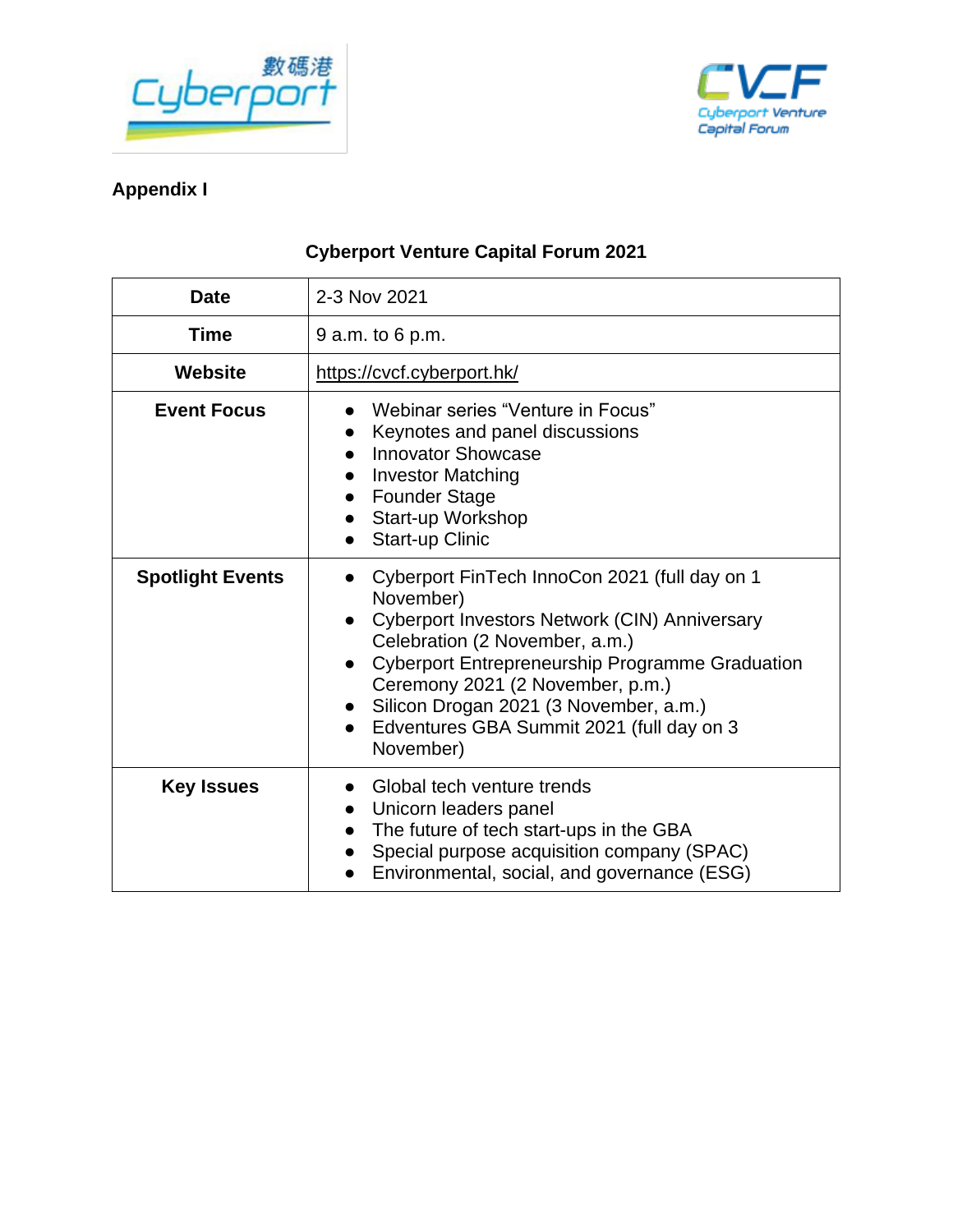



## **Appendix II: 2021 Cyberport Venture Capital Forum Programme**

### **2 November (Tuesday) CVCF MAIN FORUM**

| <b>Time</b>                 | Agenda                                                                        |  |  |  |
|-----------------------------|-------------------------------------------------------------------------------|--|--|--|
| 0900-0910                   | <b>Welcome Remarks</b>                                                        |  |  |  |
| 0910-0915                   | <b>Opening Remarks</b>                                                        |  |  |  |
| 0915-0925                   | Cyberport Investors Network (CIN) Anniversary Celebration                     |  |  |  |
| Macro Trends & Global Stage |                                                                               |  |  |  |
| 0925-0945                   | An Overview: Global Tech Venture Trends                                       |  |  |  |
| 0945-1000                   | Keynote Speech                                                                |  |  |  |
| 1000-1025                   | Keynote – The Next Wave of Tech Disruption Shaping the Future of Venture      |  |  |  |
|                             | Investment                                                                    |  |  |  |
| 1025-1100                   | Leaders Panel: Cyberport Hero's Journey - From Start-up to Unicorn            |  |  |  |
| 1100-1115                   | <b>Break</b>                                                                  |  |  |  |
| 1115-1150                   | Global VC Chatroom – A Tipping Point for Global VC Investing to New Frontiers |  |  |  |
|                             | (Powered by Silicon Dragon)                                                   |  |  |  |
| 1150-1220                   | Panel Discussion: Wealth Management Connect Spurring New Fintech Growth       |  |  |  |
| 1220-1240                   | Fireside Chat: NFT - Exploring the New Boundaries                             |  |  |  |
| 1240-1400                   | Lunch Break / 5G Lighting Talk                                                |  |  |  |

**Venture Track-Investor Strategies & New Inno Track- Sectors Spotlight & New Growth Venture Voyages Engine** 1400 - 1420 Thematic Session: ESG & Impact Investment 1400 - 1435 Panel Discussion: Rising Tech Sectors 1420 - 1440 Fireside Chat: Applying Data Science and Advanced Technologies to Investments and Impact Investing in Asia 1440 - 1510 Panel Discussion: ESG & Impact Investment 1435 - 1510 ATEC Panel: The Future of Tech Startups in the GBA (Powered by ATEC) 1510 - 1540 Panel Discussion: SPAC – A New Gateway for Fundraising in HK? (Powered by HKVCA) 1510 - 1540 The NewSpace Economy: Hitting the Sweet Spot in 2022 (Powered by OASA) 1545 – 1600 Break 1545 - 1600 Break